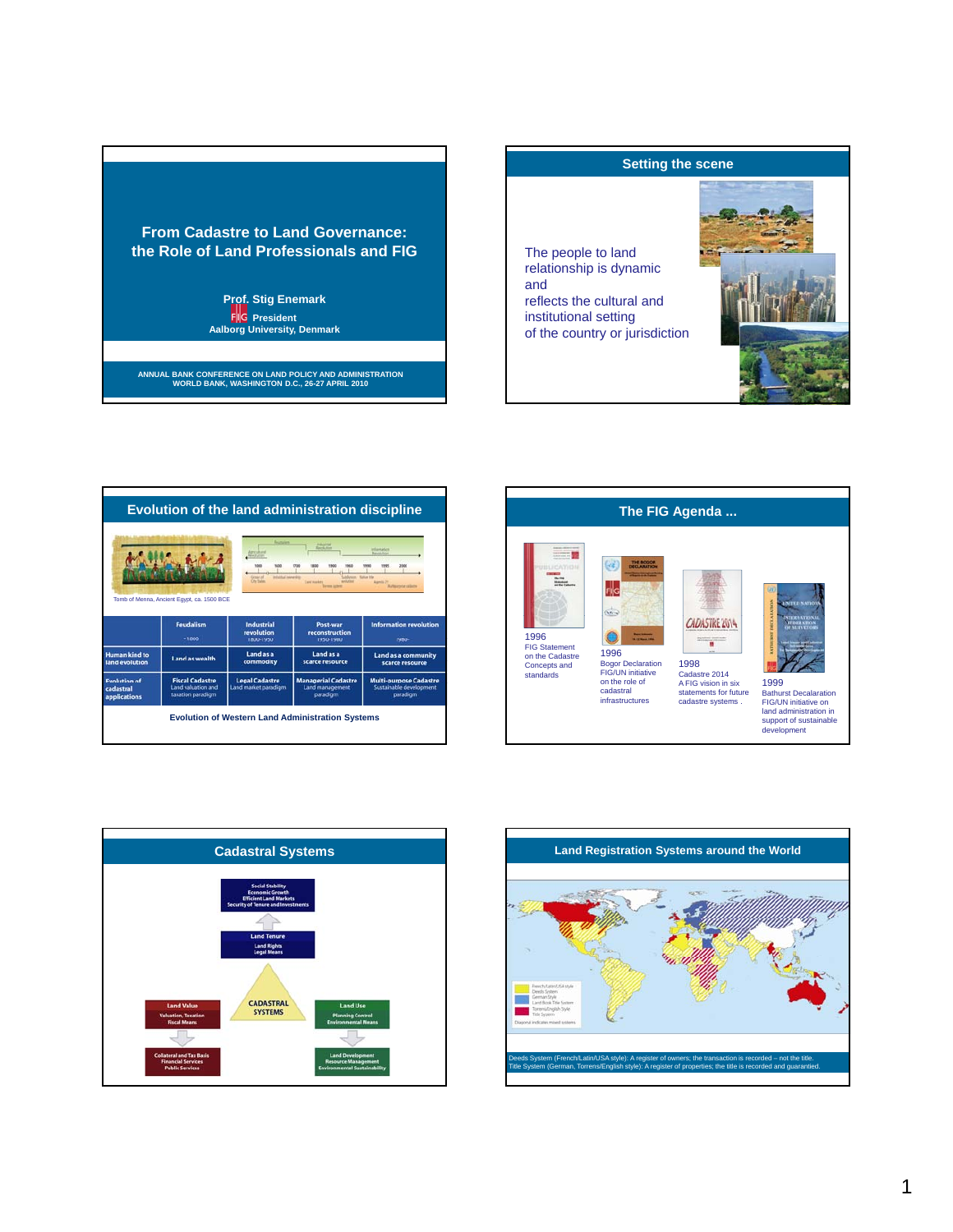| <b>TABLE 2.3 - GENERAL RELATIONSHIPS BETWEEN</b><br><b>LAND REGISTRIES AND CADASTRES</b> |                                                                                                                                                                                                                                                                                                                                                                |                                                                                                                                                                                                                                                                                                                                  |  |  |  |
|------------------------------------------------------------------------------------------|----------------------------------------------------------------------------------------------------------------------------------------------------------------------------------------------------------------------------------------------------------------------------------------------------------------------------------------------------------------|----------------------------------------------------------------------------------------------------------------------------------------------------------------------------------------------------------------------------------------------------------------------------------------------------------------------------------|--|--|--|
| <b>STYLE OF SYSTEM</b>                                                                   | <b>LAND REGISTRATION</b>                                                                                                                                                                                                                                                                                                                                       | <b>CADASTRE</b>                                                                                                                                                                                                                                                                                                                  |  |  |  |
| Eranch/Latin/U.S.<br>style                                                               | Deeds system<br>Registration of the transaction<br>Titles are not guaranteed<br>Notaries, registrars, lawyers, and insurance<br>companies (U.S.) hold central positions<br>Ministry of justice<br>Interest in the deed is described in a<br>description of metes and bounds and<br>sometimes a sketch, which is not necessarily<br>the same as in the cadastre | Land taxation purposes<br>Spatial reference or map is used for taxation<br>purposes only. It does not necessarily involve<br>surveyors.<br>Cadastral registration is inormally) a<br>follow-up process after land registration (if<br>at alla<br>Ministry of finance or a tax authority                                          |  |  |  |
| German style                                                                             | <b>Title system</b><br>Land book maintained at local district<br><b>COUPRS</b><br>Titles based on the cadastral identification<br>Registered titles guaranteed by the state<br>Neither boundaries nor areas guaranteed                                                                                                                                         | Land and property identification<br>Fixed boundaries determined by cadastral<br>surveys carried out by licensed surveyors or<br>government officers<br>Cadastral registration is prior to land<br>registration.<br>Ministry of environment or similar                                                                            |  |  |  |
| <b>Torrens/English</b><br>style                                                          | Title system<br>Land records maintained at the land regis-<br>tration office<br>Registered titles usually guaranteed as to<br>ownership<br>Neither boundaries nor areas guaranteed                                                                                                                                                                             | Property identification is an annex to the title<br>· Fixed boundaries determined by<br>cadastral surveys carried out by licensed<br>surveyors (Torrens)<br>· English system uses general boundar-<br>ies identified in large-scale topographic<br>maps<br>Cadastral registration integrated in the land<br>registration process |  |  |  |
|                                                                                          | Williamson, Enemark, Wallace, Raiabifard, 2010                                                                                                                                                                                                                                                                                                                 |                                                                                                                                                                                                                                                                                                                                  |  |  |  |









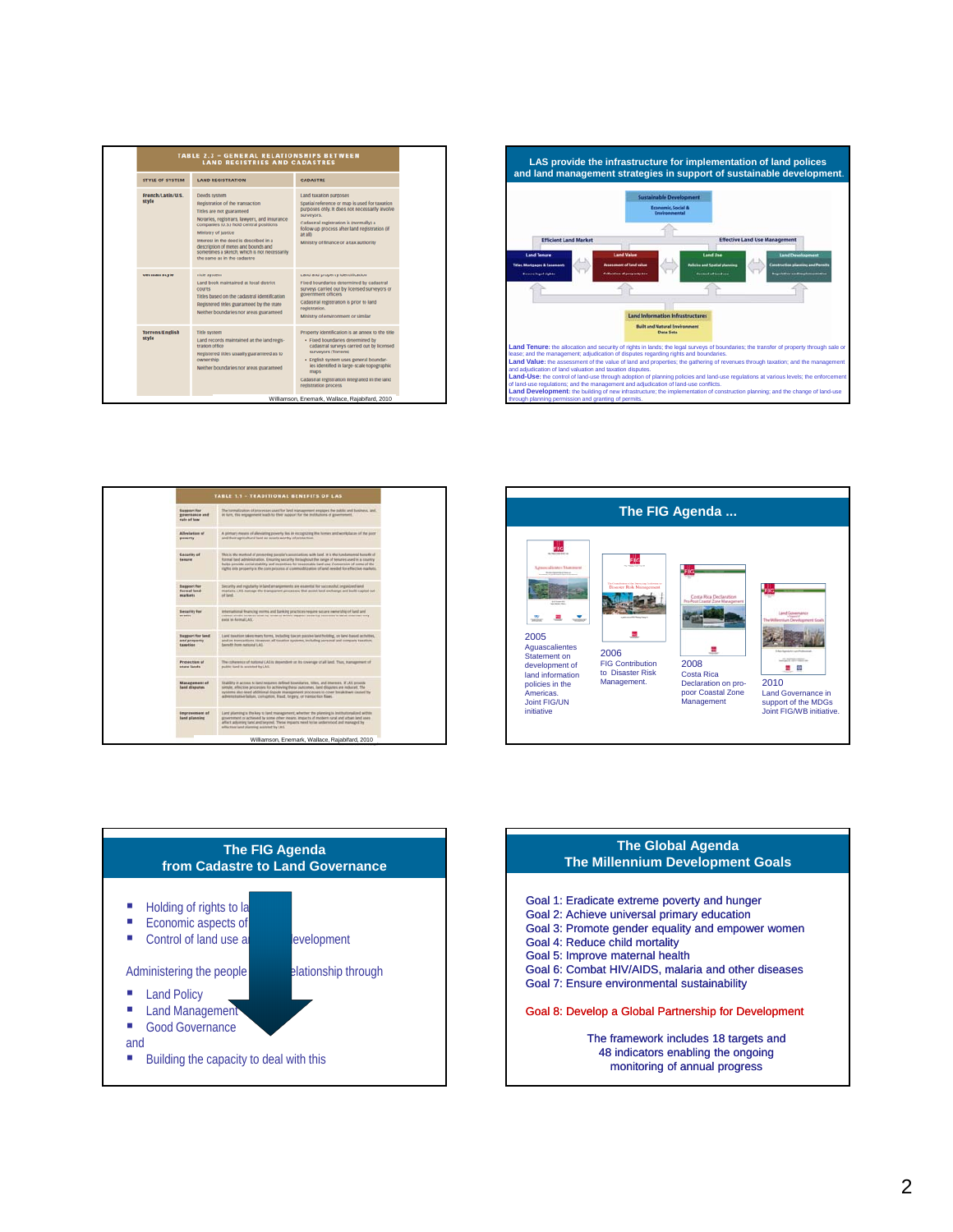









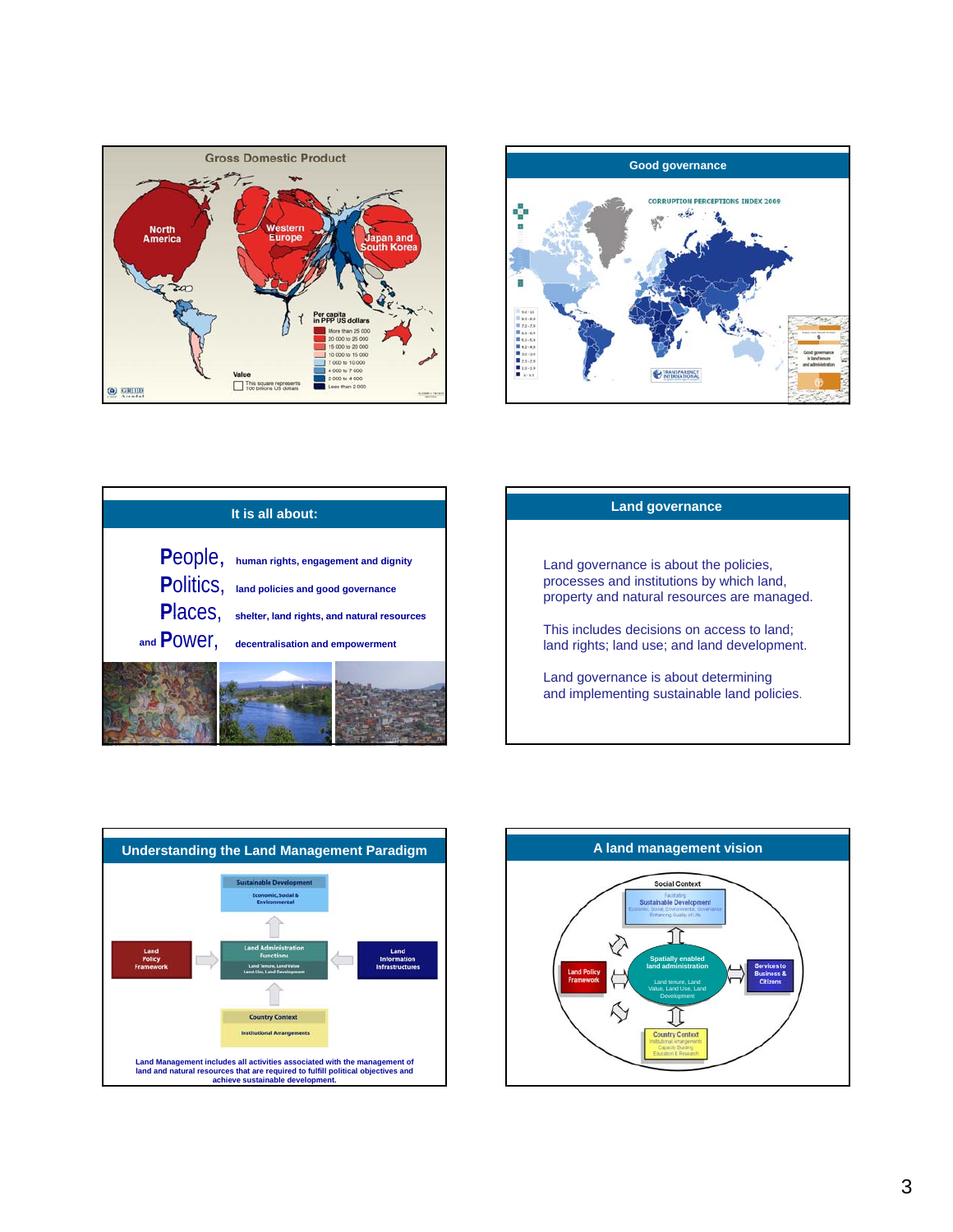#### **Spatially Enabled Government**

A spatially enabled government organises its business and processes around "place" based technologies, as distinct from using maps, visuals, and webenablement.

The technical core of Spatially Enabling Government Is the spatially enabled cadastre.



#### **The big swing**

#### **From Measurement**

**Surveyors will still be high level experts within measurement science, but due to technology development the role is changing into managing the measurements**

### **To Management**

**Surveyors will increasingly contribute to building sustainable societies as experts in managing land and properties**

### *The Land Professionals*

## **Global Partnership on Land Governance**

# **FIG** is strongly committed to the MDGs and the UN-Habitat GLTN agenda

**No development will take place without having a spatial dimension No development will happen without the footprint of the surveyor**

## **Facing the new challenges**

**Focusing on land Governance and achieving the MDGs, also includes facing the big challenges of the new millennium:**

- Climate change
- Food shortage
- Energy scarcity
- Urban growth
- Environmental degradation
- Natural disasters
- Global financial crisis

**All these challenges relate to governance and management of land** 

**Land professionals play a key role**

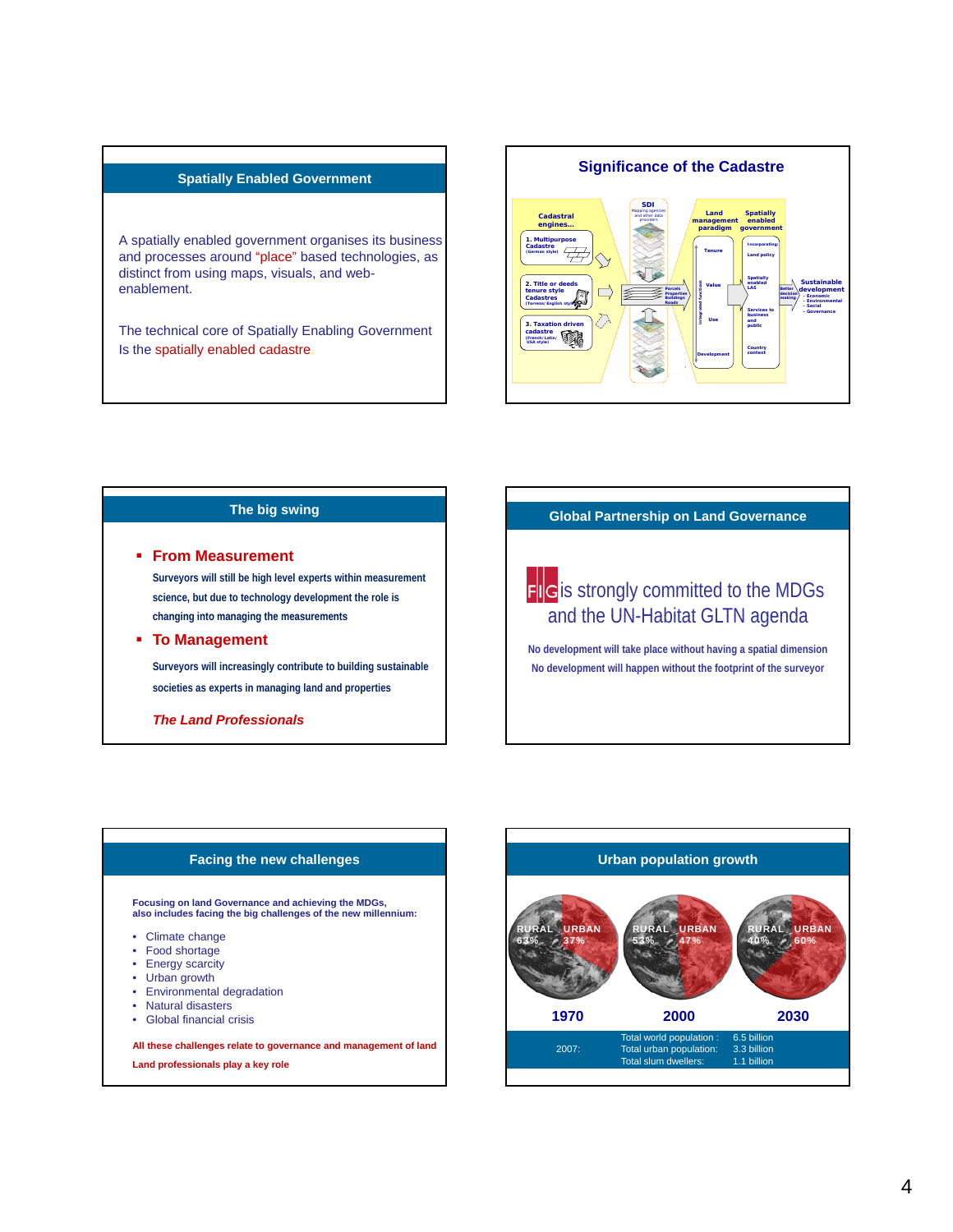









## **Climate Change**

**No matter the inequity between the developed and developing world in terms of emissions and climate consequences, there is a need to develop relevant means of adaptation to climate change both in the rich and the poorer countries.** 

**Sustainable Land Administration Systems should serve as a basis for climate change mitigation and adaptation as well as prevention and management of natural disasters.**

- 
- 
- 
- Incorporating climate change into current land policies<br>• Adopting standards for energy use, emissions, carbon stock potential,.....<br>• Identifying prone areas (sea level rise, drought, flooding, fires,...)<br>• Controlling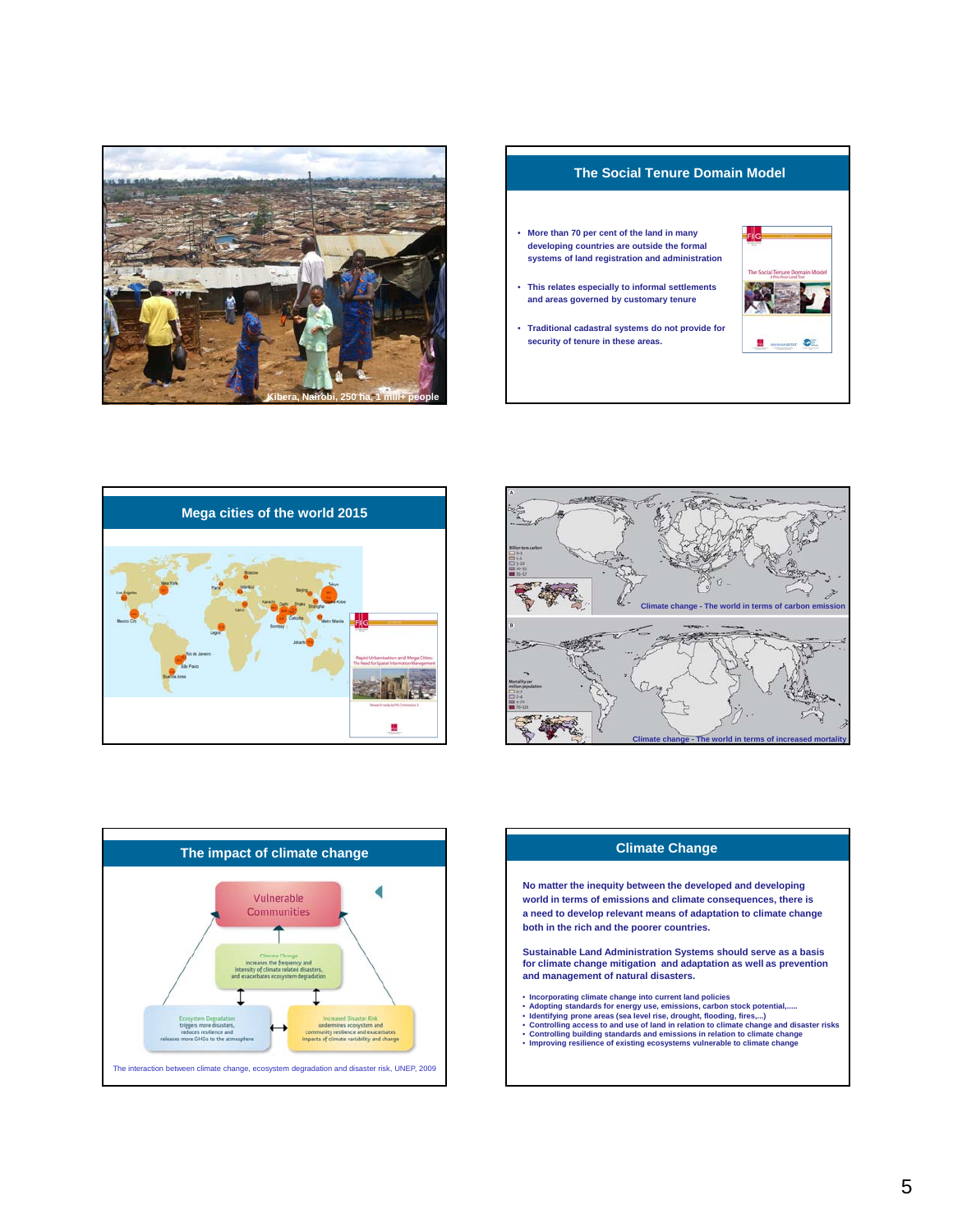







## **The role of**

**i intend to play a strong role in building the capacity to design, build and manage Land Governance systems in response** to Climate Change and in support of **the Millennium Development Goals**

**"Building the capacity for taking the land policy agenda forward in a partnership with the UN agencies and the World Bank"**

Land Administration for Sustainable Development Williamson, Enemark, Wallace and Rajabifard 487 pages Publisher - ESRI Press Academic, 2010